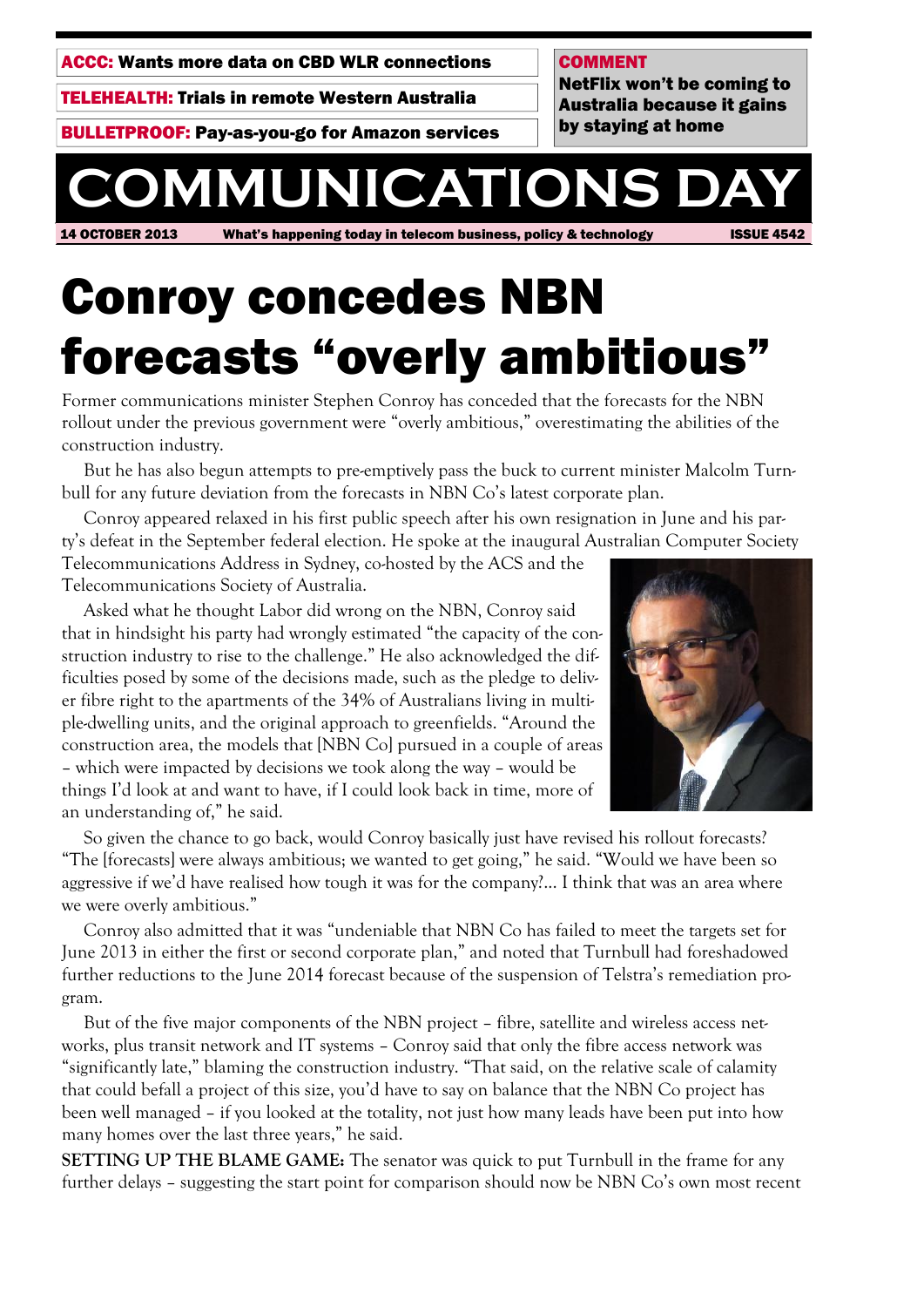corporate plan. "NBN Co has always stated that there would be a ramp-up in construction activity; the biggest threat to that ramp-up will be the extent of any delay while Mr. Turnbull's new board goes through its reviews," said Conroy.

"I can understand and empathise with those who are disappointed with the progress of the fibre rollout. But let's be clear; any further delays to the rollout beyond the schedule in the revised [corporate] plan that has now been submitted to Mr. Turnbull... will be a consequence of his policies, and his change in policy agenda."

While a leaked draft of that most recent plan insists that the network will be completed on time and on budget, the short-term forecasts in each revision of the NBN Co corporate plan released so far have proven to be optimistic, with actual rollout numbers falling well shy of target each time.

Conroy also brushed off reported criticism from ejected NBN Co director Brad Orgill over political interference in the NBN, and rejected any suggestion that the ALP should have taken a different path regarding a full NBN cost-benefit analysis. "Look, we had a cost-benefit debate up hill and down dale; the hypocrisy of the Coalition has now shown, they're not having a cost-benefit analysis. This is complete bullshit," he said.

The current government has pledged to commission an independent review to analyse the "economic and social costs and benefits including both direct and indirect effects arising from the availability of broadband of differing properties via various technologies," conducted at arm's length from any previous NBN activities and tasked to report within six months.

Following the speech, the ACS awarded Conroy, a patron of the organisation, with a freshly minted telecoms medal to recognise his "passion and courage."

Conroy also spoke at a private industry lunch in Melbourne last week where it is believed he said he did not want the shadow communications spokesman role but endorsed MP Michelle Rowland—a former industry lawyer– for the task and indicated he would prosecute the ALP's case in Senate Estimates hearings.

**Petroc Wilton**

## ACCC calls for fresh evidence on CBD exemptions

Conflicting data presented to the Australian Competition and Consumer Commission as part of its fixed line services review is preventing the regulator from making a final decision on certain exemptions in CBD areas.

The ACCC has now called for fresh market information from Telstra and access seekers that operate in the CBD areas of Sydney, Melbourne, Brisbane, Adelaide and Perth. In particular it needs to know the number of services in operation at 16 specific exchange areas.

The ACCC is considering CBD exemptions on wholesale line rentals and local carriage service as part of its current declaration inquiry for the fixed-line services. The regulator had previously removed the exemptions in non-CBD areas back in 2011, and access seekers believe the same reasoning should now be used for CBD areas.

Macquarie Telecom, AAPT and iiNet had previously provided a commissioned report from Frontier Economics that claimed the WLR exemptions could be costing access seekers more than \$4 million in extra charges. In a letter to the ACCC signed by the three companies' regulatory heads, they said that competition was not effective and evidenced by the fact that access seekers currently pay significantly more for the WLR service in CBD areas than they do in non-CBD areas.

However in its new request for information, the ACCC said that it had received "a number of conflicting submissions" in response to its discussion paper on whether the CBD exemptions should be removed.

"The ACCC does not consider that any of the submissions have provided sufficient evidence to make a final decision on this issue at this time," ACCC GM for access operations and pricing Robert Wright wrote in a letter to carriers.

"To assist it in analysing the implications of maintaining or removing the CBD exemptions, the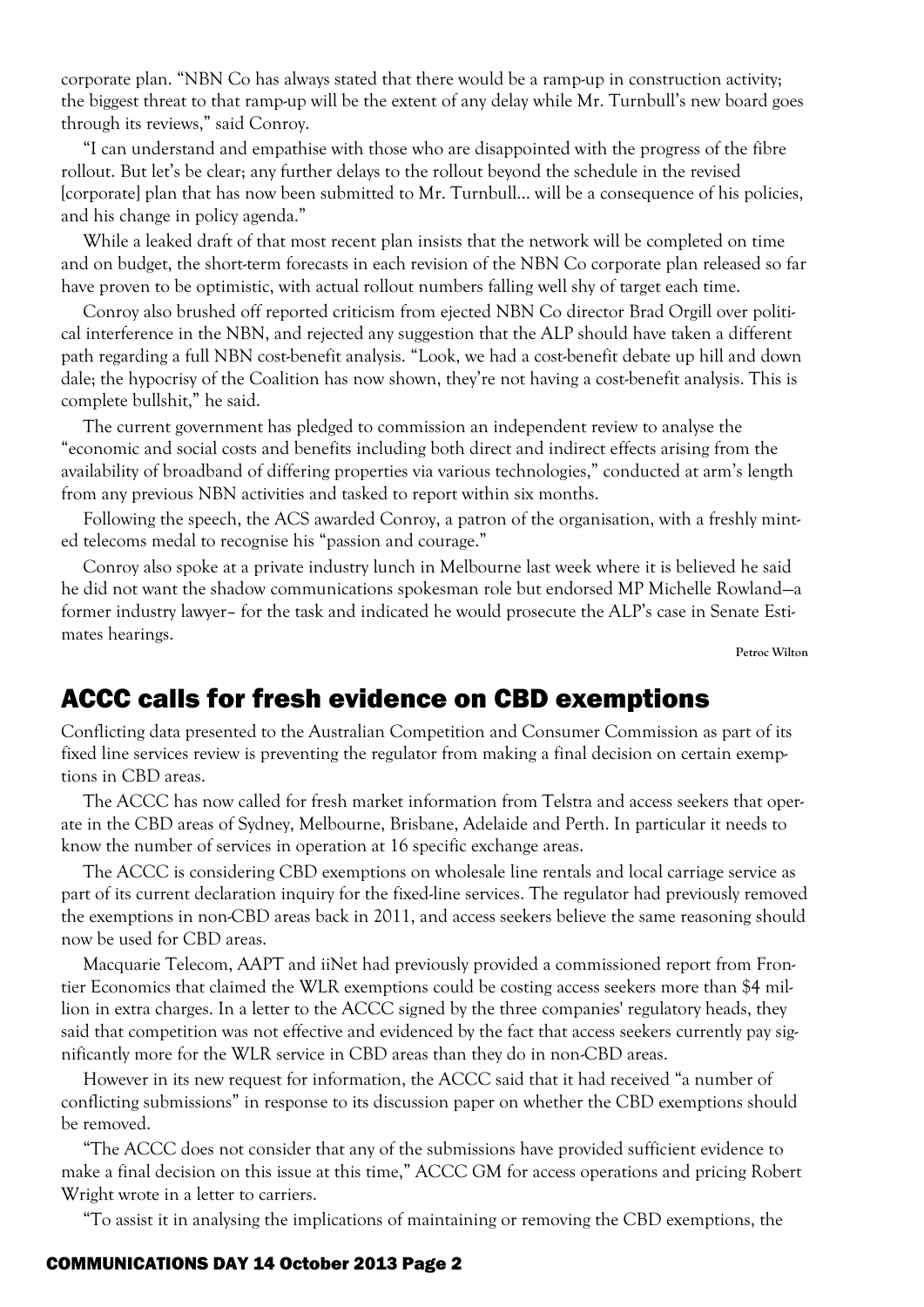ACCC is requesting factual information relevant to the current state of competition in the CBD areas. We are seeking this information from Telstra and a number of access seekers," the regulator said.

However, carriers only have a short time to provide the data, with submissions due this Friday at close of business.

**Geoff Long**

## Telehealth trials to kick off in remote Western Australia

Gold Coast-based telehealth service Telehealth Networks will run a trial of its cloud-based service in remote communities over the next six months, starting in Western Australia.

Telehealth Networks CEO Ramana Panda, who is also a practising GP and skin cancer specialist, said the service had already been beneficial in a number of rural areas. He has done trials in conjunction with a number of major Queensland hospitals as well as with vendor Huawei.

According to Panda, the key to successful telehealth systems is to make them available over standard wireless and satellite networks, with the large, dedicated systems not accessible from many of the remote communities he is aiming at.

Panda developed the service based on his needs as a practising GP and said it was important that it can run from a standard PC or mobile device. He also said that including scheduling – which allowed him to see when medical specialist were available – had been crucial.

"I know from being at the coalface what's needed, and the cost savings are not the only advantage. There are also indirect benefits such as being able to run the service from someone's home who can't get around easily," he said.

The Telehealth system uses as little as 100 to 120kbps of bandwidth and has applications for both Android and iPhone devices. It also offers secure connections – an important differentiator from conferencing over popular internet services – and can connect into the major hospital systems using standard videoconferencing protocols.

The next test will be to offer the services in a number of Aboriginal communities in remote Western Australia. Telehealth Networks is currently training some of the nurses in the remote areas and will gradually introduce the system in the next six months via free trials.

**OECD REPORT:** Meanwhile, a new report from the OECD has backed initiatives that can test new ways of delivering healthcare. It said that the future sustainability of health systems will depend on how well governments are able to anticipate and respond to efficiency and quality of care challenges.

According to the report, new possibilities in using mobiles and the Internet to address healthcare challenges have recently opened up. "The potential of mobile devices, services and applications to support self-management, behavioural modification and participatory healthcare is greater than ever before," stated the report, entitled 'ICTs and the Health Sector: Towards Smarter Health and Wellness Models'.

It also noted that one of the main hurdles is likely to be dealing with the accelerating accumulation of patient data – all of which must be mined, stored securely and accurately, and converted to meaningful information at the point of care.

The OECD noted that in order to fully exploit the new smart approaches, privacy and usability issues will also have to be carefully considered.

**Geoff Long**

## Bulletproof unveils pay-as-you-go AWS support service

Australian cloud provider Bulletproof has launched what it is calling Australia's first pay-as-you-go support service for Amazon Web Services.

The Managed AWS On Demand offering will be available from this month and provide customers with access to Bulletproof's 24x7 support specialists. Users will receive no ongoing monthly charge on top of their existing AWS bill.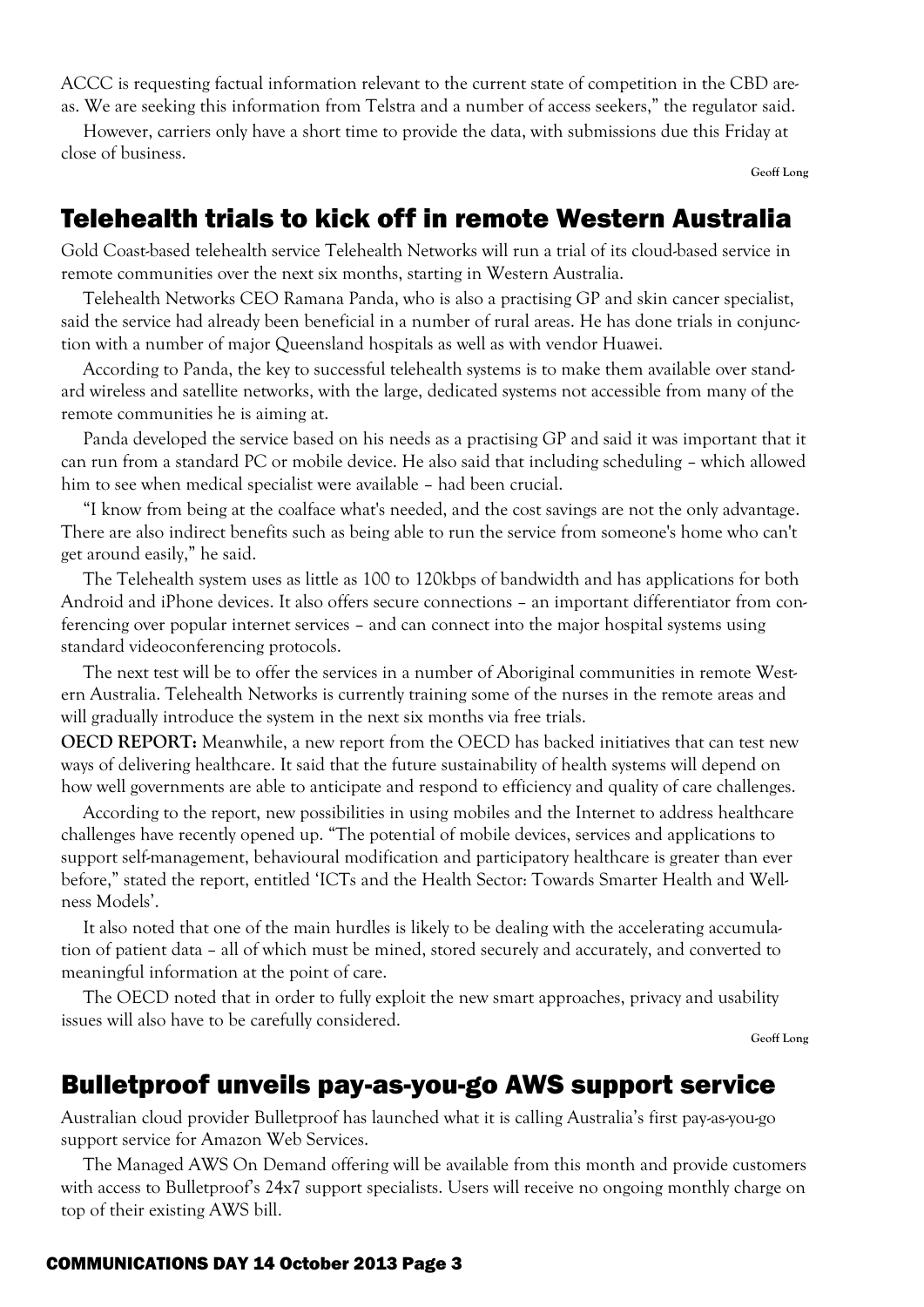"Bulletproof's new pay-as-you-go model allows companies to gain scalable support to ensure the success of cloud-hosted campaigns. It's an Australian solution for Australian companies and will bring managed services in line with the cloud-based consumption model," said Bulletproof chief customer officer Mark Randall.

The On Demand support can be used for both short and long-term website and critical campaign hosting, eCommerce and application hosting. Randall said that for short-term projects, its "utility style" billing option will allow access support for best practice architecture and deployment services, while acting as a safety net for internal IT teams to manage crisis situations during long-term projects. **David Edwards**

#### DC security spend stuck in the past: Imperva

While datacentre security spend is on the increase across Australia, many companies are still pouring their cash into security controls that were relevant 10 years ago.

That's according to Imperva's newly appointed regional sales director for the Pacific, Jason Burn. The new recruit, most recently charged with establishing a new software division and channel partner programme at IBM's ANZ security solutions arm, takes over from Kane Lightowler, who has moved to the newly created role of APAC and Japan director of strategic accounts.

Burn told CommsDay that network controls such as IPX, which would normally be put in front of the network layer to stop an attack, are mainly about "prevention rather than reaction." "And these controls have been around for the last 10 years or so. The problems today from a security perspective have certainly moved to a lot more of different [places], such as the application layer. So people are still spending money, a lot of money, on these types of controls… and on anti-virus and anti-malware solutions… but they're not really diverting any of their spend to where the attacks are being made today – in the applications and data security space," he said.

Burn said that organisations need to rebalance their datacentre security spend in order to address today's attacks, which are "really now just all about the data." By way of example, he said that distributed denial of service attacks are now seeing "up to 100G of traffic being pounded at particular applications."

"Layer 7 DDoS protection, that's really where the attacks are lying these days. But I think some of the telcos are starting to realise this… the likes of Vodafone have invested in our technology – and we're doing a trial at Optus at the moment around… DDoS mitigation and web application all wrapped into the one product," he said.

Burn said that organisations need to understand that cyber-attacks these days are done less for the "notoriety" and more in an attempt to extort or blackmail an organisation. "This is because data has a monetary value," he said.

"And so the sophistication of the attacks have grown, but the sophistication of security controls still sits at that old layer," he said. "Organisations will need to invest in not only bettering and rebalancing their controls, but… when they get attacked or defaced, they'll need to put a plan in place to mitigate those attacks – and they need to look sooner rather than later because it will happen." **David Edwards**

## ASX, NSX see no evidence Chorus will go broke: Coalition for Fair Internet Pricing

Both the Australian and New Zealand stock exchange see no evidence to support NZ Prime Minister John Key's assertion that Chorus will go broke if the government's "copper tax" is not introduced, according to the Coalition for Fair Internet Pricing.

Last month, Key said that if the Commerce Commission's copper pricing recommendation stands there's a chance that Chorus will go broke, in which case "the UFB won't be rolled out." The coalition subsequently asked both stock exchanges to investigate why Chorus had made no disclosure to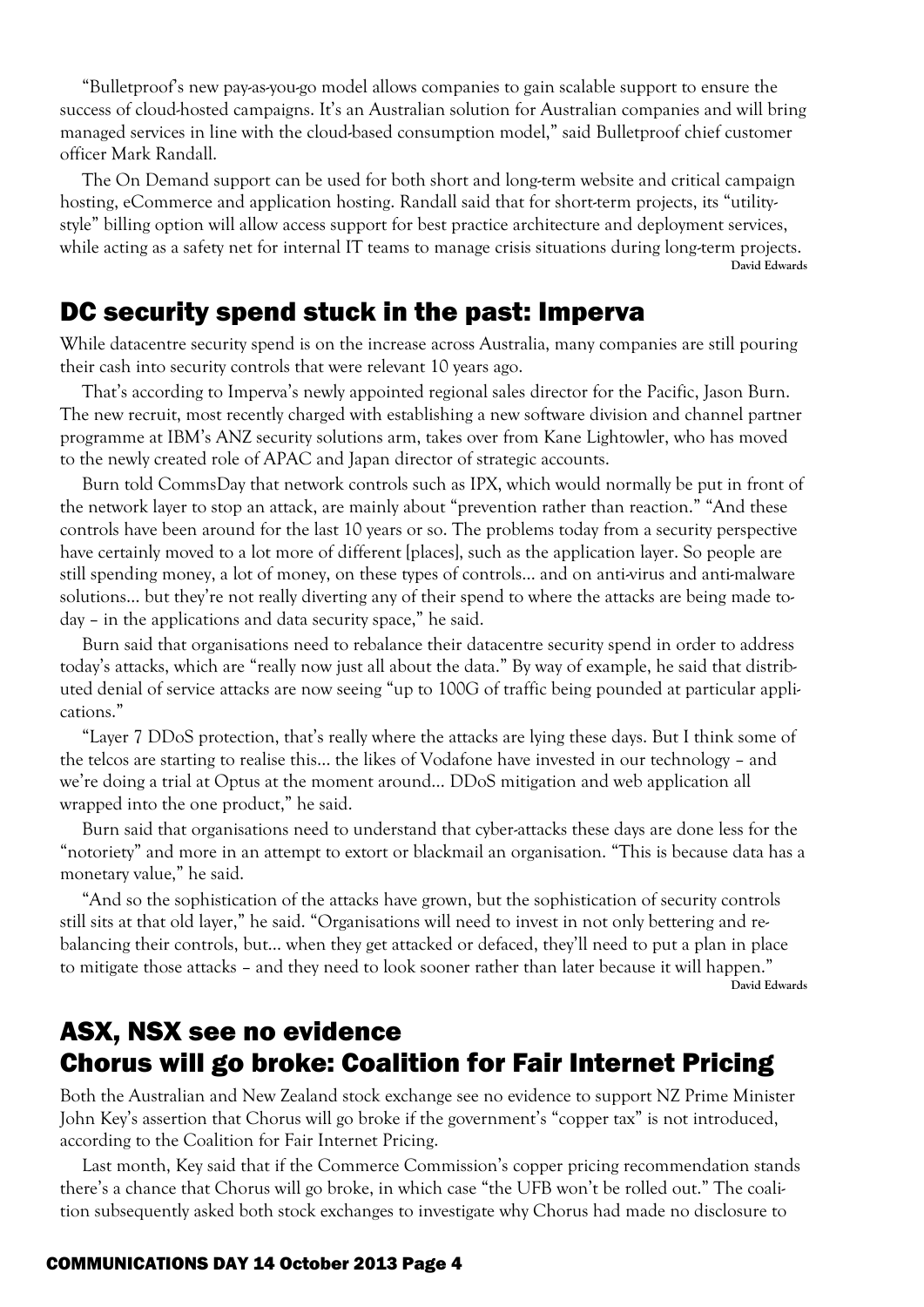the market about any insolvency risk, given it would have to under listing rules.

"On Friday 4 October, the ASX advised the coalition it had reviewed the matter but 'has not formed the view … that there is, or is likely to be, a false market in [Chorus]'s securities'. It advised: 'If you do not see a market announcement about the issues you have raised, you should assume either that our investigation has concluded that there was no breach of the Listing Rules or, if there was, it has been dealt with to our satisfaction on a confidential basis'," the coalition said.

"[On] Wednesday 9 October, the NZX also advised that it "has no reason to challenge [Chorus]'s view that it remains in compliance with its continuous disclosure obligations under the NZSX Listing Rules".

Spokeswoman for the coalition, Consumer CEO Sue Chetwin, called on the government to withdraw its proposal to override the Commission's proposal on copper pricing. "There is no reason at all for Kiwi households and businesses to pay a dollar more for copper broadband and voice services than the Commerce Commission says is fair," she said. "There is no threat to Chorus's solvency and no threat to the roll-out of Ultra-Fast Broadband. Chorus should simply be told to get on with the job."

**David Edwards**

### INZ OK's new level of internet domain names

Internet New Zealand has approved a policy proposal from the Domain Name Commission to allow names to be registered at the second level in the .nz domain name space.

The approval will allow people and organisations to register [theirname].nz instead of [theirname].co.nz, or [theirname].net.nz. No changes are being made to existing domain levels, which will continue to be available; people will still be able to register new domains in the current second level categories.

The final proposal to make this change to the .nz domain name space was reached after two rounds of consultation starting May 2012, analysis of public opinion, and extensive discussion with interested parties. A final policy implementing the proposal will be subject to public consultation in 2014.

InternetNZ president Dr Frank March said the move aligns the .nz domain name space with a majority of other top level domains that already allow registrations directly at the second level.

"A major principle for us is that the choice for registrants should be maintained and expanded, this move will provide a useful expansion" he added.

**David Edwards**

## Mobile ARPU at US\$1 "likely" by 2020: Ericsson

The average revenue per user on mobile networks could fall as low as US\$1 by the year 2020, according to an executive insight from Ericsson.

The number will be shocking for most in the mobile industry today, but Ericsson CTO for North America Vish Nandlall was quick to point out that he was no longer talking about ARPU in the traditional sense.

"The shift from mobile telephony to mobile compute has irreversibly shifted our attentions and our wallets away from undifferentiated voice, text and data services to the billions of individual apps encompassing all user needs," he said in article on GigaOm. "This 'few' to 'many' application economy drives pricing pressure, resulting in a \$1-ARPU-per-service revenue foundation. That service unit could take the form of a Nike wellness application or it could be a production-line sensor connected to a General Electric industrial control system. Whether serving human or machine, the value of a service is being driving down to a dollar."

Nandlall called this the \$1 ARPU economy, which he said would demand an end-to-end rethink of the telecoms infrastructure in order to sustain profitability.

Not surprisingly, Nandlall pointed to cloud computing, software defined networking, advance-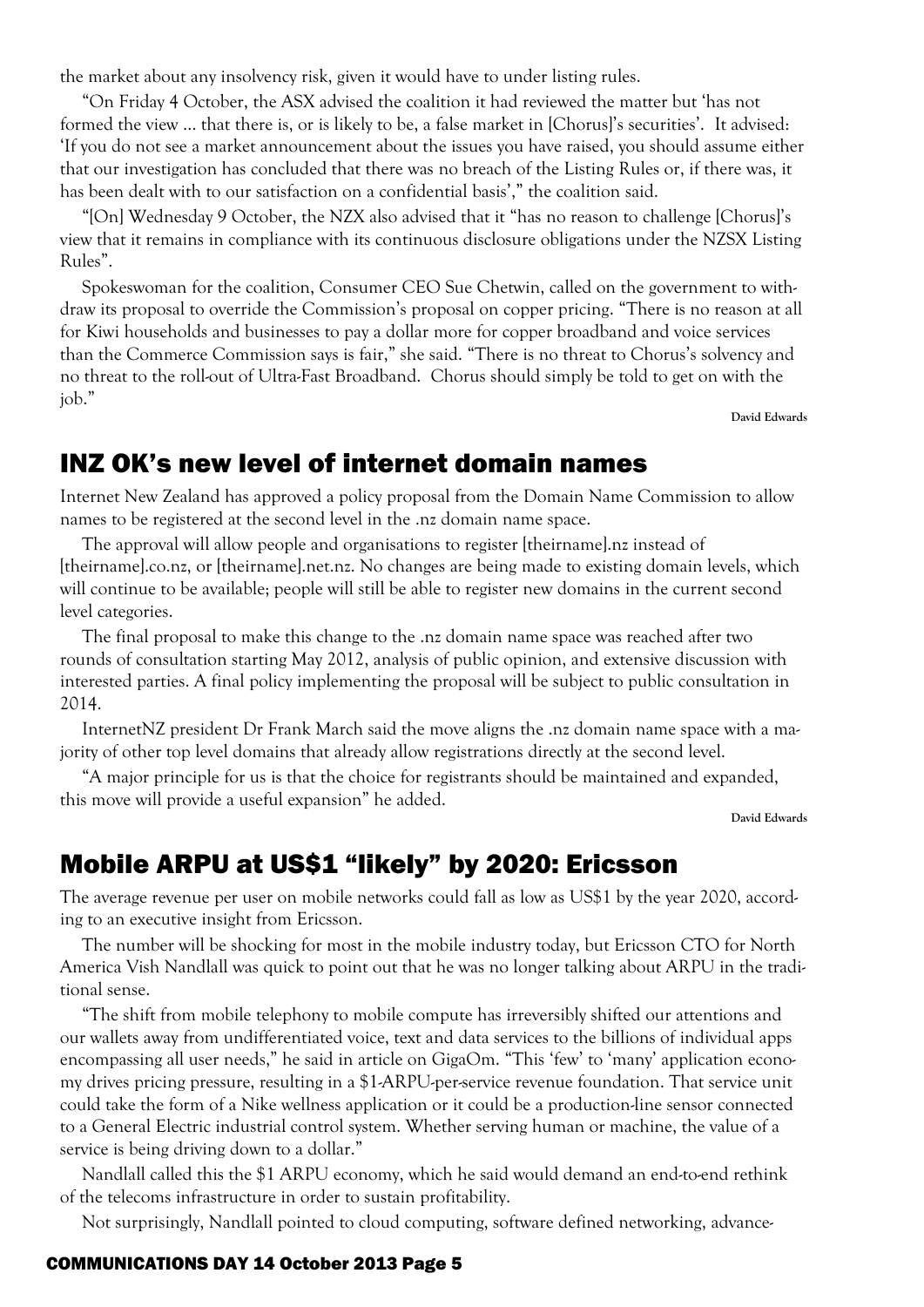ments in application development, and advanced networking – i.e. 5G, as key factors that will determine the success of the telecoms industry going forward.

Cloud to drive efficiencies in telco operating environments, SDN to optimise and automate networks, open network APIs to facilitate application development, and 5G to support a massive increase (1000x) in traffic.

"The mobile industry is undergoing a dramatic rethinking of business foundations and supporting technologies. In many ways, technologies such as cloud, software-defined networking and 5G result in a 'software is eating the network' end game," he wrote. "This in turn will promote opportunities that are much larger than just selling voice and data access. There is a possibility of vibrant ecosystems of users and experiences that can match the strong network effects enjoyed by over-the-top providers. The 2020 telecom network will enable service providers to create a network marketplace of services, and deliver the vision of a networked society."

**Tony Chan**

#### The handover-free mobile network?

SK Telecom continues to push the limits of its LTE network, this time implementing in collaboration with Ericsson a key LTE-Advanced feature that allows for what the company calls the "handover-free cell." According to SKT, handover between mobile cells causes both voice and data transmission degradation. By getting rid of the "handover" process between cells – when a handset moves from one network cell to another – the companies were able to improve transmission rate by 1.5x to 2x, and increase total cell system capacity by 5% to 10% in a trial held earlier this year.

The key technology behind the handover-free cell is Transmission Mode 9, or TM-9, a core LTE- Advanced feature, the companies said. TM-9 defines the transmission between mobile devices and base stations.

The handover-free cell works "through adaptive coordination between base station and mobile terminal, depending on the terminal location. When a terminal is located in a cell edge, multiple base stations adjacent to the terminal jointly transmit the same signal to it, thus removing the need for inter-cell handover," SKT said.

The handover-free feature is part of SKT's "SUPER Cell" strategy, which aims to accelerate the evolution of mobile networks following the company's launch of LTE-Advanced services in June. The operator was arguably the first operator in the world to commercialise LTE-Advanced's Carrier Aggregation feature as well as supporting technologies such as enhanced Inter-Cell Interference Coordination and Coordinated Multi-Point antennas.

The Korea operator has been one of the most aggressive pursuers of advanced mobile technologies in the past year. Since it commercialised LTE-A – and mobile HD Voice – SKT has engaged with multiple equipment vendors to advance LTE.

Most recently, SKT formed an alliance with Intel to further a concept called vRAN, which aims to use off-the-shelf computing platforms to realise "virtualised next-generation intelligent base stations." Earlier, SKT successfully trialled Nokia Solutions and Networks' Liquid Application concept, which places compute and storage resources inside base stations to optimise application and content performance. SKT also has an R&D MoU with Rohde & Schwarz to develop active antenna systems.

**Tony Chan**

## NTT Com wins major deal to migrate Yamaha Motor to the cloud

NTT Communications has won a deal to migrate all the ICT systems of Yamaha Motor to its cloud computing platform starting 2014. As part of the deal, NTT Com will provide its Enterprise Cloud and Arcstar Universal One global network services to create "a highly robust and scalable cloud platform" to host all of Yamaha Motor's ICT systems.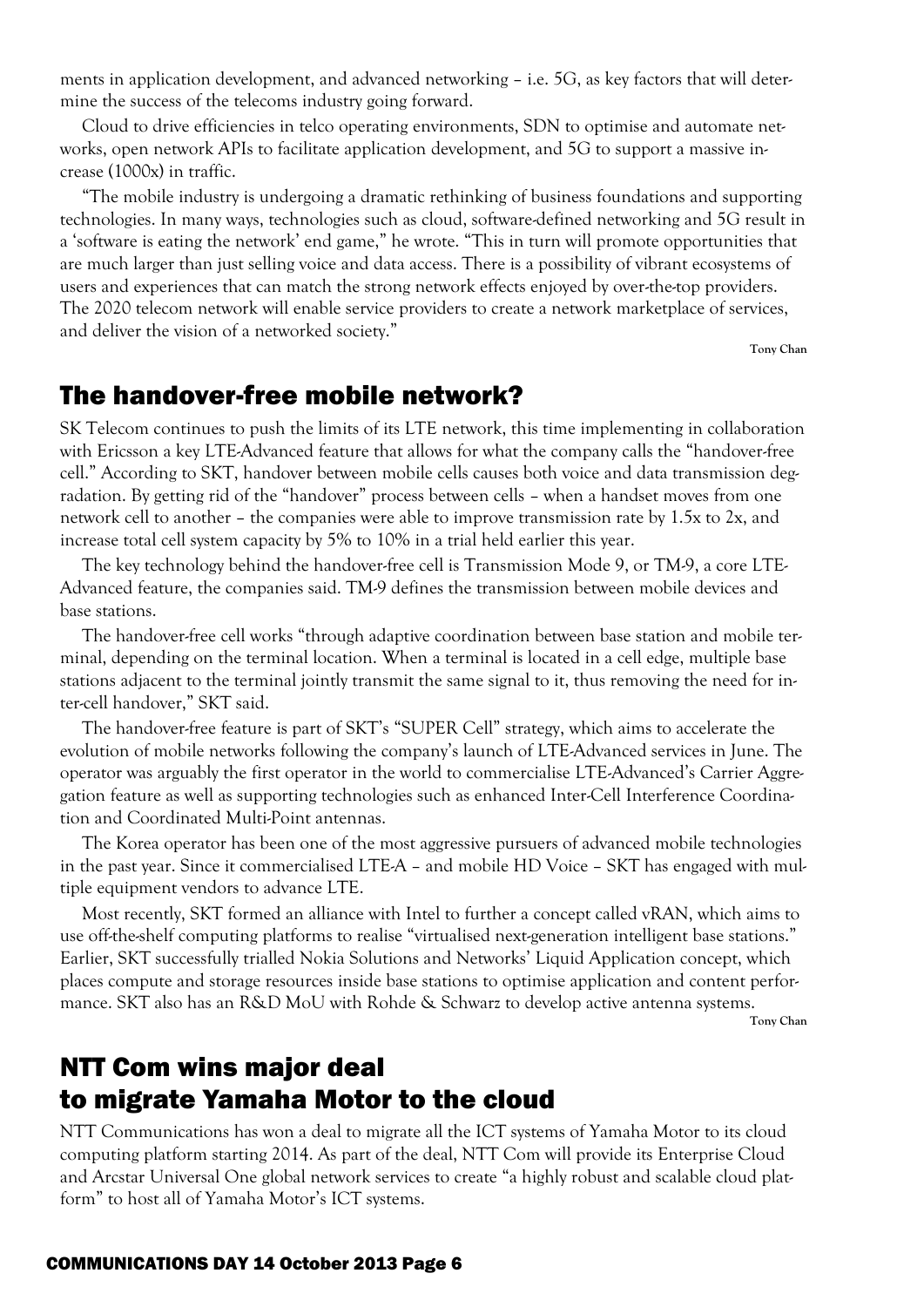According to the companies, Yamaha Motor is looking to migrate its entire ICT platform, including mission-critical systems handling production, procurement, product development, human resources and finance operations, onto the cloud to "strengthen business continuity and slash ICT costs."

Yamaha Motor's mission-critical systems consist of some 700 servers accessible to its 140 group companies in 30 countries and regions. Today, the majority of the systems are operated in-house within the Tokai region of central Japan, a region prone to earthquakes and other natural disasters. NTT was chosen in part for its "large number of redundant data centres positioned in locations where natural disaster risks are low," the companies said.

**Tony Chan**

## NSA revelations drive EFF from GNI

The Electronic Frontier Foundation has pulled out its long-standing membership in the Global Network Initiative – the non-profit organisation advocating freedom of expression and privacy in the ICT sector – citing a "fundamental breakdown in confidence" following revelations of widespread online spying by America's National Security Agency.

EFF has been a civil society member of the GNI since the latter's foundation in 2008. However, the Foundation has now said that it "can no longer sign its name on joint statements knowing now that GNI's corporate members have been blocked from sharing crucial information about how the US government has meddled with these companies' security practices through programs such as PRISM and BULLRUN."

"We know that many within the industry do not like or approve of such government interference, and GNI has, in statements, made it clear that member companies want permission from the US government to engage in greater transparency," said EFF's international director Danny O'Brien and international freedom of expression director Jillian York, in a letter to GNI leadership. "However, until serious reforms of the US surveillance programs are in place, we no longer feel comfortable participating in the GNI process when we are not privy to the serious compromises GNI corporate members may be forced to make. Nor do we currently believe that audits of corporate practice, no matter how independent, will uncover the insecurities produced by the US government's – and potentially other governments' – behaviour when operating clandestinely in the name of national security."

**Petroc Wilton**

#### **M2M SERVICES TO HIT US\$31BN ON 4BN CONNECTIONS BY 2017**

Revenue from the global machine-to-machine market will more than double between 2012 and 2017, according to Infonetics Research. The M2M segment will generate US\$31 billion by 2017, up from US\$15 billion in 2012. The number of M2M connections will increase from 1.4 billion to 4 billion worldwide during the corresponding period, the researchers said. The automotive, transport, and logistics sector made up a third of total M2M service revenue in 2012, driven by vehicle tracking, navigation, and delivery applications. North America and Europe together accounted for 72% of the total market in 2012.

#### **ON THIS DAY 10 YEARS AGO: FROM THE COMMSDAY 2003 ARCHIVES**

The big four American cellular vendors – Motorola, Nortel, Lucent and Qualcomm – joined the CDMA Development Group in opposing Telstra's Hong Kong cellular unit CSL's push to deploy extended GSM services over its legacy TDMA spectrum holdings in the special administrative region... NZ Wi-Fi provider Woosh Wireless was poised to finalise a deal with Telecom New Zealand, allowing Wi-Fi customers to interconnect with Telecom's New Zealand network... Texas wireless broadband developer Navini Networks said it had completed the Balmain trial of its rollout for Unwired Australia and was on track to start deployment in the fourth quarter.